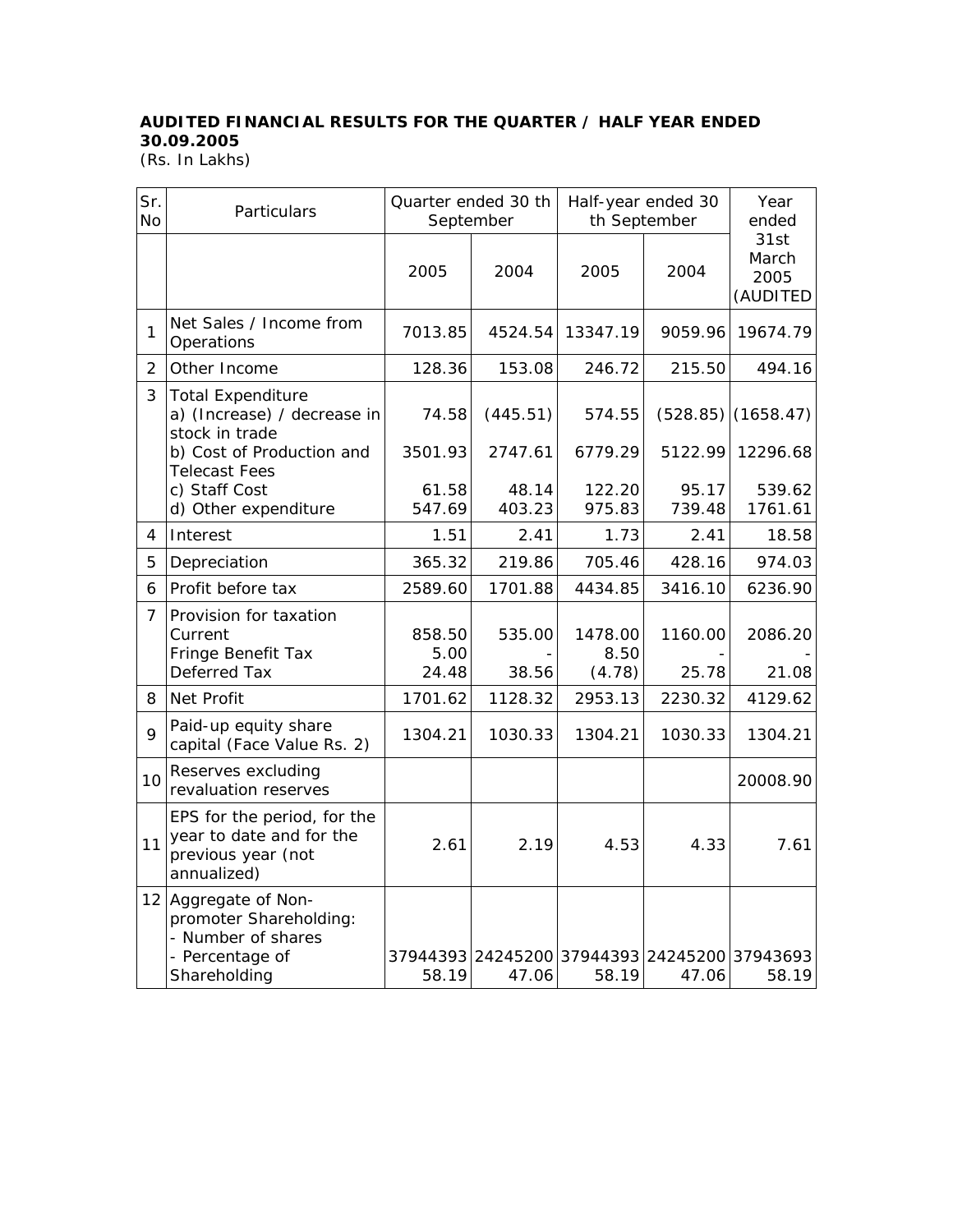| Sr.<br><b>No</b> | Particulars                                                                                                                                                                                                                                                                               | Quarter ended 30<br>th September                                            |                                                                                        | Half-year ended 30<br>th September                                                       |                                                                                | Year<br>ended<br>31st                                                            |
|------------------|-------------------------------------------------------------------------------------------------------------------------------------------------------------------------------------------------------------------------------------------------------------------------------------------|-----------------------------------------------------------------------------|----------------------------------------------------------------------------------------|------------------------------------------------------------------------------------------|--------------------------------------------------------------------------------|----------------------------------------------------------------------------------|
|                  |                                                                                                                                                                                                                                                                                           | 2005                                                                        | 2003                                                                                   | 2005                                                                                     | 2003                                                                           | March<br>2005<br>(AUDITED                                                        |
| 1                | Segment Revenue<br>a) Commissioned Programs<br>b) Sponsored Programs<br>c) Others<br>Total<br>Less: Inter segment revenue<br>Total Net Sales / Income from<br>Operations                                                                                                                  | 6063.48<br>930.37<br>20.00<br>7013.85<br>7013.85                            | 699.16                                                                                 | 3825.38 10789.71<br>1803.17<br>754.31<br>4524.54 13347.19<br>4524.54 13347.19            | 7631.20<br>1428.76<br>9059.96<br>9059.96                                       | 16481.98<br>3192.81<br>19674.79<br>19674.79                                      |
| $\overline{2}$   | <b>Segment Results</b><br>Profit before tax and interest<br>from each segment<br>a) Commissioned Programs<br>b) Sponsored Programs<br><b>Others</b><br>Total<br>Add: (i) Other Income<br>Total<br>Less: (i) Interest<br>(ii) Other un allocable<br>expenditure<br>Total Profit before tax | 2990.04<br>171.35<br>5.76<br>3167.15<br>128.36<br>3295.51<br>1.51<br>704.40 | 1835.59<br>187.75<br>2023.34<br>153.08<br>2176.42<br>2.41<br>472.13<br>2589.60 1701.88 | 5158.39<br>249.80<br>69.20<br>5477.39<br>246.72<br>5724.11<br>1.73<br>1287.53<br>4434.85 | 3689.49<br>387.66<br>4077.15<br>215.50<br>4292.65<br>2.41<br>874.14<br>3416.10 | 7419.15<br>777.74<br>8196.89<br>426.83<br>8623.72<br>18.58<br>2368.24<br>6236.90 |
| 3                | Capital Employed<br>(Segment assets - Segment<br>Liabilities)<br>a) Commissioned Programs<br>b) Sponsored Programs<br>c) Others<br>Total                                                                                                                                                  | 7044.71<br>1267.62<br>1283.88<br>9596.21                                    | 4531.79<br>885.86<br>447.37<br>5865.02                                                 | 7044.71<br>1267.62<br>1283.88<br>9596.21                                                 | 4531.79<br>885.86<br>447.37<br>5865.02                                         | 6494.44<br>1399.67<br>1229.41<br>9123.52                                         |

## **Segment wise Revenue, Results and Capital Employed** (Rs. In Lakhs)

## Notes :

- 1. The above results were taken on record by the Board of Directors at their meeting held on 27th October, 2005.
- 2. The above results have been reviewed by the statutory auditors of the Company.
- 3. There were no Investors Complaints pending at the beginning of the quarter. The Company has received 23 complaints from the Investors during the